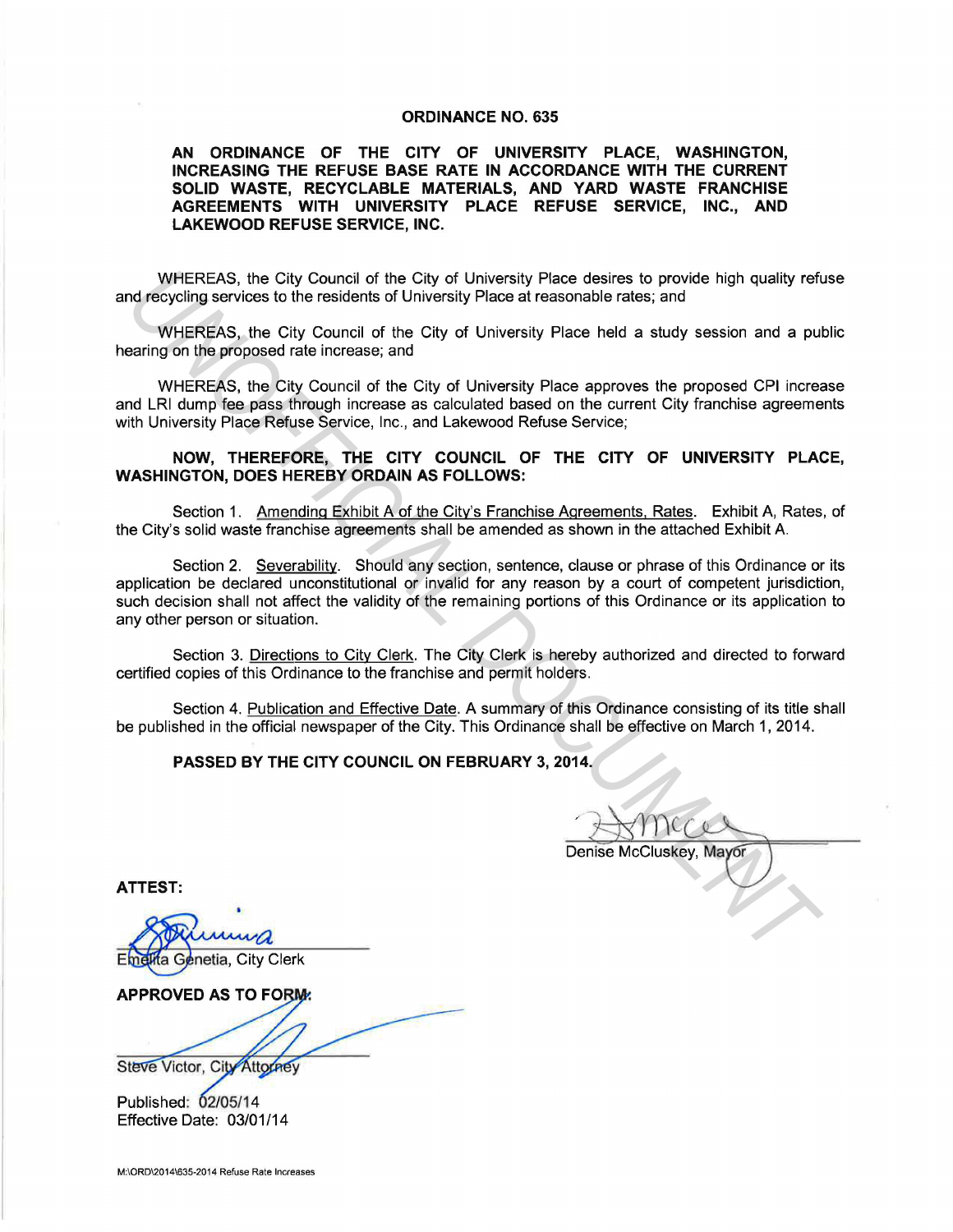| University Place Refuse Service, Inc.           |                                                  |                               |                                                      |                                                                       |                                                    |                              |     |                                          |                                                       |                          |          |                   |
|-------------------------------------------------|--------------------------------------------------|-------------------------------|------------------------------------------------------|-----------------------------------------------------------------------|----------------------------------------------------|------------------------------|-----|------------------------------------------|-------------------------------------------------------|--------------------------|----------|-------------------|
| <b>EXHIBIT A - Rates</b>                        |                                                  |                               |                                                      |                                                                       |                                                    |                              |     |                                          |                                                       |                          |          |                   |
| <b>Miscellaneous Service</b>                    |                                                  |                               |                                                      |                                                                       |                                                    |                              |     |                                          |                                                       |                          |          |                   |
|                                                 |                                                  |                               |                                                      |                                                                       | <b>Rate Ceiling</b>                                | Garbage ave.                 |     |                                          |                                                       | Rate                     |          | <b>Base Rates</b> |
| Late Charge on delinquent balances              | Item                                             |                               |                                                      |                                                                       | Schedule                                           | Lbs. Per Mo.                 |     |                                          |                                                       | Qualifier                |          | 3/1/2014          |
|                                                 | Rate                                             |                               |                                                      |                                                                       | 1                                                  | N.A.                         |     |                                          |                                                       | Per Month                |          | 1.50%             |
| Restart Fee (after stoppage due to delinquency) | Minimum                                          |                               |                                                      |                                                                       | $\mathbf{1}$<br>$\mathbf{1}$                       | N.A.<br>N.A.                 |     |                                          |                                                       | Per Month<br>Each time   | s<br>\$  | 1.67<br>17.83     |
| Can over size/weight                            |                                                  |                               |                                                      |                                                                       | $\mathbf{1}$                                       | N.A.                         |     |                                          |                                                       | Each time                | \$       | 10.45             |
| <b>Overtime Charges</b>                         |                                                  |                               |                                                      |                                                                       |                                                    |                              |     |                                          |                                                       |                          |          |                   |
|                                                 | Per Hour<br>Minimum                              |                               |                                                      |                                                                       | 1<br>1                                             | N.A.<br>N.A.                 |     |                                          |                                                       | Per Hour<br>Minimum      | \$<br>\$ | 41.38<br>41.38    |
|                                                 |                                                  |                               |                                                      |                                                                       |                                                    |                              |     |                                          |                                                       |                          |          |                   |
| <b>Return Trip Charges</b>                      |                                                  |                               |                                                      |                                                                       |                                                    |                              |     |                                          |                                                       |                          |          |                   |
|                                                 |                                                  |                               |                                                      |                                                                       |                                                    |                              |     |                                          |                                                       |                          |          |                   |
|                                                 |                                                  | Residential 32 Gal or Less    | Recycling, Yard Waste, or Garbage Toter (all sizes)  |                                                                       | 1<br>$\mathbf{1}$                                  | N.A.<br>N.A.                 |     |                                          |                                                       | Each Time<br>Each Time   | \$<br>\$ | 13.53<br>18.95    |
|                                                 | Drop Box<br>Container                            |                               |                                                      |                                                                       | $\overline{\mathbf{c}}$<br>2                       | N.A.<br>N.A.                 |     |                                          |                                                       | Each Time<br>Each Time   | \$<br>\$ | 38.30<br>38.63    |
| Gate charge                                     |                                                  |                               |                                                      |                                                                       |                                                    |                              |     |                                          |                                                       |                          |          |                   |
|                                                 |                                                  |                               |                                                      |                                                                       |                                                    |                              |     |                                          |                                                       |                          |          |                   |
|                                                 | Per Occurrence                                   |                               |                                                      |                                                                       | 2                                                  | N.A.                         |     |                                          |                                                       | Each Time                | s        | 6.27              |
| <b>Unlocking Charge</b>                         | Monthly Minimum                                  |                               |                                                      |                                                                       | $\overline{2}$                                     | N.A.                         |     |                                          |                                                       | Minimum                  | \$       | 27.17             |
|                                                 |                                                  |                               |                                                      |                                                                       |                                                    |                              |     |                                          |                                                       |                          |          |                   |
|                                                 | Per Occurrence                                   |                               |                                                      |                                                                       | $\overline{2}$                                     | N.A.                         |     |                                          |                                                       | Each Time                | \$       | 3.13              |
|                                                 | Monthly Minimum                                  |                               |                                                      |                                                                       | $\mathbf 2$                                        | N.A.                         |     |                                          |                                                       | Minimum                  | Ŝ        | 13.56             |
| <b>Disposal Fees</b>                            |                                                  |                               |                                                      |                                                                       |                                                    |                              |     |                                          |                                                       |                          |          |                   |
|                                                 |                                                  | Land Recovery - MSW (per ton) |                                                      |                                                                       | 4                                                  | N.A.                         |     |                                          |                                                       | Per Ton                  | \$       | 152.46            |
|                                                 | Demolition (per ton)                             |                               |                                                      |                                                                       | 4                                                  | N.A.                         |     |                                          |                                                       | Per Ton                  | \$<br>\$ | 152.46            |
|                                                 | Car Tires (each)<br>Truck Tires (each)           |                               |                                                      |                                                                       | 4<br>$\overline{\mathbf{4}}$                       | N.A.<br>N.A.                 |     |                                          |                                                       | Each<br>Each             | \$       | 9.76<br>16.26     |
|                                                 | Appliances (each)                                |                               |                                                      |                                                                       | 4                                                  | N.A.                         |     |                                          |                                                       | Each                     | \$       | 48.77             |
|                                                 | Ash (per yard)<br>Asbestos (per yard)            |                               |                                                      |                                                                       | 4<br>4                                             | N.A.<br>N.A.                 |     |                                          |                                                       | Per Yard<br>Per Yard     | \$<br>Ŝ  | 44.71<br>243.91   |
| Rate per Hour                                   |                                                  |                               |                                                      |                                                                       |                                                    |                              |     |                                          |                                                       |                          |          |                   |
|                                                 | <b>Single Rear-Drive Axle Truck</b>              |                               |                                                      |                                                                       |                                                    |                              |     |                                          |                                                       |                          |          |                   |
|                                                 |                                                  |                               | Non-Packer Truck and Driver                          |                                                                       | $\mathbf 2$                                        | N.A.                         |     |                                          |                                                       | Per Hour                 | \$       | 47.05             |
|                                                 |                                                  |                               | Packer Truck and Driver<br>Drop Box Truck and Driver |                                                                       | $\overline{\mathbf{c}}$<br>$\overline{\mathbf{c}}$ | N.A.<br>N.A.                 |     |                                          |                                                       | Per Hour<br>Per Hour     | \$<br>\$ | 75.26<br>47.89    |
|                                                 |                                                  |                               | Each Extra Person                                    |                                                                       | $\mathbf 2$                                        | N.A.                         |     |                                          |                                                       | Per Hour                 | \$       | 37.63             |
|                                                 |                                                  | Tandem Rear-Drive Axle Truck  | Packer Truck and Driver                              |                                                                       | $\overline{c}$                                     | N.A.                         |     |                                          |                                                       | Per Hour                 | \$       | 94.09             |
|                                                 |                                                  |                               | Drop Box Truck and Driver                            |                                                                       | $\overline{2}$                                     | N.A.                         |     |                                          |                                                       | Per Hour                 | \$       | 95.80             |
|                                                 |                                                  |                               | Each Extra Person                                    |                                                                       | $\overline{2}$                                     | N.A.                         |     |                                          |                                                       | Per Hour                 | \$       | 37.63             |
| Refunds                                         |                                                  |                               |                                                      |                                                                       | $\overline{1}$                                     | N.A.                         |     |                                          |                                                       | Minimum                  | \$       | 8.32              |
| <b>Residential Service</b>                      |                                                  |                               |                                                      |                                                                       |                                                    |                              |     |                                          |                                                       |                          |          |                   |
| <b>Residential Garbage and Recycling</b>        |                                                  |                               |                                                      |                                                                       | <b>Rate Ceiling</b>                                |                              |     |                                          |                                                       | Rate                     |          |                   |
|                                                 | Quantity                                         |                               | Size                                                 |                                                                       | <b>Schedule</b>                                    | Garbage ave.<br>Lbs. Per Mo. |     | Frequency                                | <b>Description</b>                                    | Qualifier                |          |                   |
|                                                 |                                                  |                               | 24 gal. Toter                                        |                                                                       | 1                                                  |                              |     | 54 Every-other Wk<br>54 Every-other Wk   | Garbage service only                                  | Per Month<br>Per Month   | \$<br>\$ | 19.74<br>18.10    |
|                                                 |                                                  |                               | 24 gal. Toter<br>48 gal. Toter                       |                                                                       | 1                                                  |                              |     | 88 Every-other Wk                        | Garbage and recycling service<br>Garbage service only | Per Month                | \$       | 23.18             |
|                                                 |                                                  |                               | 48 gal. Toter<br>48 gal. Toter                       |                                                                       | $\mathbf{1}$<br>1                                  |                              |     | 88 Every-other Wk<br>166 Weekly          | Garbage and recycling service<br>Garbage service only | Per Month<br>Per Month   | \$<br>\$ | 21.54<br>32.06    |
|                                                 |                                                  |                               | 48 gal. Toter                                        |                                                                       | $\mathbf{1}$                                       |                              |     | 166 Weekly                               | Garbage and recycling service                         | Per Month                | \$       | 30.40             |
|                                                 | 1st1<br>1st <sub>1</sub>                         |                               | 60 gal. Toter<br>60 gal. Toter                       |                                                                       | $\mathbf{1}$<br>1                                  |                              |     | 132 Every-other Wk<br>132 Every-other Wk | Garbage service only<br>Garbage and recycling service | Per Month<br>Per Month   | \$<br>\$ | 26.19<br>24.51    |
|                                                 | 1st 1                                            |                               | 60 gal. Toter                                        |                                                                       | $\mathbf{1}$                                       |                              |     | 199 Weekly                               | Garbage service only                                  | Per Month                | \$       | 38.17             |
|                                                 | 1st 1<br>1st 1                                   |                               | 60 gal. Toter<br>90 gal. Toter                       |                                                                       | $\mathbf{1}$<br>1                                  |                              |     | 199 Weekly<br>266 Weekly                 | Garbage and recycling service<br>Garbage service only | Per Month<br>Per Month   | \$<br>\$ | 34.86<br>50.17    |
|                                                 | 1st 1                                            |                               | 90 gal. Toter                                        |                                                                       | 1                                                  |                              |     | 266 Weekly                               | Garbage and recycling service                         | Per Month                | \$       | 45.22             |
|                                                 | Each Add'l<br>Each Add'l                         |                               | 60 gal. Toter<br>60 gal. Toter                       |                                                                       | $\mathbf{1}$<br>1                                  |                              |     | 134 Every-other Wk<br>134 Every-other Wk | Garbage service only<br>Garbage and recycling service | Per Month<br>Per Month   | \$<br>\$ | 13.92<br>12.26    |
|                                                 | Each Add'l                                       |                               | 60 gal. Toter                                        |                                                                       | 1                                                  |                              |     | 199 Weekly                               | Garbage service only                                  | Per Month                | \$       | 25.93             |
|                                                 | Each Add'l<br>Each Add'l                         |                               | 60 gal. Toter<br>90 gal. Toter                       |                                                                       | $\mathbf{1}$<br>$\mathbf{1}$                       |                              |     | 199 Weekly<br>201 Weekly                 | Garbage and recycling service<br>Garbage service only | Per Month<br>Per Month   | \$<br>\$ | 22.59<br>37.73    |
|                                                 | Each Add'l                                       |                               | 90 gal. Toter                                        |                                                                       | 1                                                  |                              |     | 201 Weekly                               | Garbage and recycling service                         | Per Month                | \$       | 32.75             |
|                                                 | Each<br>Each                                     |                               | 24 gal. Toter<br>48 gal. Toter                       |                                                                       | $\overline{1}$<br>$\mathbf{1}$                     |                              |     | 25 Occasional<br>41 Occasional           | Extra on-route pickup<br>Extra on-route pickup        | Per Pickup<br>Per Pickup | \$<br>\$ | 4.26<br>7.70      |
|                                                 | Each                                             |                               | 60 gal. Toter                                        |                                                                       | 1<br>$\mathbf{1}$                                  |                              |     | 61 Occasional<br>30 Occasional           | Extra on-route pickup                                 | Per Pickup<br>Per Pickup | \$<br>\$ | 10.21             |
|                                                 | Recycle only service                             | Each Can, Bag or Bundle       |                                                      |                                                                       | $\mathbf{1}$                                       | N.A.                         |     | Every-other Wk                           | Extra garbage                                         | Per Month                | \$       | 6.17<br>6.67      |
|                                                 |                                                  |                               |                                                      | Note: Pickup frequency for recycling noted above is every-other week. |                                                    |                              |     |                                          | o                                                     |                          |          |                   |
| <b>Additional Carryout Charges</b>              |                                                  |                               |                                                      |                                                                       | <b>Rate Ceiling</b>                                | Garbage ave.                 |     |                                          |                                                       | Rate                     |          |                   |
|                                                 | Frequency                                        |                               | <b>Description</b>                                   |                                                                       | Schedule                                           | Lbs. Per Mo.                 |     |                                          |                                                       | Qualifier                |          |                   |
|                                                 | Weekly                                           |                               | Over 5 feet but not over 25 feet                     | For each additional 25 feet or fraction ther                          | 1<br>1                                             | N.A.<br>N.A.                 |     |                                          |                                                       | Per Month<br>Per Month   | \$<br>\$ | 3.24<br>2.45      |
|                                                 |                                                  |                               |                                                      | Drive-ins on driveways over 125 ft                                    | 1                                                  | N.A.                         |     |                                          |                                                       | Per Month                | \$       | 11.47             |
|                                                 |                                                  |                               | For each step up or down                             | For each overhead obstruction less than 8                             | 1<br>$\mathbf{1}$                                  | N.A.<br>N.A.                 |     |                                          |                                                       | Per Month<br>Per Month   | \$<br>\$ | 0.84<br>2.08      |
|                                                 |                                                  |                               |                                                      | Sunken cans, or raised cans 4 feet and ab                             | 1                                                  | N.A.                         |     |                                          |                                                       | Per Month                | \$       | 2.45              |
| <b>Yardwaste Collection</b>                     |                                                  |                               |                                                      |                                                                       |                                                    |                              |     |                                          |                                                       |                          |          |                   |
|                                                 |                                                  |                               |                                                      |                                                                       | <b>Rate Ceiling</b>                                | Garbage ave.                 |     |                                          |                                                       | Rate                     |          |                   |
|                                                 | Quantity                                         |                               | Size<br>60 gal. Toter                                |                                                                       | Schedule<br>1                                      | Lbs. Per Mo.<br>N.A.         |     | Frequency<br>Every-other Wk              | <b>Description</b><br>Yardwaste service only          | Qualifier<br>Per Month   | \$       | 6.04              |
|                                                 | $\overline{1}$                                   |                               | 60 gal. Toter                                        |                                                                       | 1                                                  | N.A.                         |     | Special Pickup                           | Yardwaste service only                                | Per Pickup               | \$       | 13.53             |
|                                                 | $\overline{1}$                                   |                               | 90 gal. Toter<br>90 gal. Toter                       |                                                                       | $\mathbf{1}$<br>$\mathbf{1}$                       | N.A.<br>N.A.                 |     | Every-other Wk<br>Special Pickup         | Yardwaste service only<br>Yardwaste service only      | Per Month<br>Per Pickup  | \$<br>\$ | 7.89<br>13.53     |
|                                                 |                                                  | Each Can, Bag or Bundle       |                                                      |                                                                       | $\mathbf{1}$                                       | N.A.                         |     | Occasional                               | Extra Yardwaste                                       | Per Pickup               | \$       | 2.42              |
|                                                 |                                                  |                               |                                                      | Redelivery Charge (for service cancelled and restarted within 12      | 1                                                  | N.A.                         |     |                                          |                                                       | Each Time                | \$       | 21.65             |
| <b>Multi-Family Recycling</b>                   |                                                  |                               |                                                      |                                                                       | <b>Rate Ceiling</b>                                | Garbage ave.                 |     |                                          |                                                       | Rate                     |          |                   |
|                                                 |                                                  |                               |                                                      |                                                                       |                                                    |                              |     |                                          |                                                       |                          |          |                   |
|                                                 | <b>Description</b><br><b>Recycling Customers</b> |                               |                                                      |                                                                       | Schedule<br>3                                      | Lbs. Per Mo.<br>N.A.         |     |                                          |                                                       | Qualifier<br>Per Month   | \$       | 5.54              |
|                                                 | Non-recycling Customers                          |                               |                                                      |                                                                       | 3                                                  | N.A.                         |     |                                          |                                                       | Per Month                | \$       | 6.58              |
| <b>Loose and Bulky Material</b>                 |                                                  |                               |                                                      |                                                                       |                                                    |                              |     |                                          |                                                       |                          |          |                   |
|                                                 |                                                  |                               |                                                      |                                                                       | <b>Rate Ceiling</b>                                | Garbage ave.                 |     |                                          |                                                       | Rate                     |          |                   |
|                                                 | <b>Description</b>                               |                               |                                                      |                                                                       | <b>Schedule</b>                                    | Lbs. Per Mo.                 |     |                                          |                                                       | Qualifier                |          |                   |
|                                                 | <b>Regular Route</b>                             | <b>Bulky Materials</b>        |                                                      |                                                                       | $\overline{2}$                                     |                              | 134 |                                          | (1 yard minimum charge)                               | Per Yard                 | \$       | 17.67             |
|                                                 |                                                  |                               |                                                      | Carry Charge (per each 5 feet over 8 feet                             | $\mathbf 2$                                        | N.A.                         |     |                                          |                                                       | Per Yard                 | \$       | 3.21              |
|                                                 |                                                  | Loose Material                |                                                      | Carry Charge (per each 5 feet over 8 feet                             | 2<br>$\overline{\mathbf{c}}$                       | N.A.                         | 134 |                                          | (2 yards minimum charge)                              | Per Yard<br>Per Yard     | \$<br>\$ | 18.97<br>7.72     |
|                                                 |                                                  |                               |                                                      | Special Pickups - Add Time Charges To Rates Shown Above               |                                                    |                              |     |                                          |                                                       |                          |          |                   |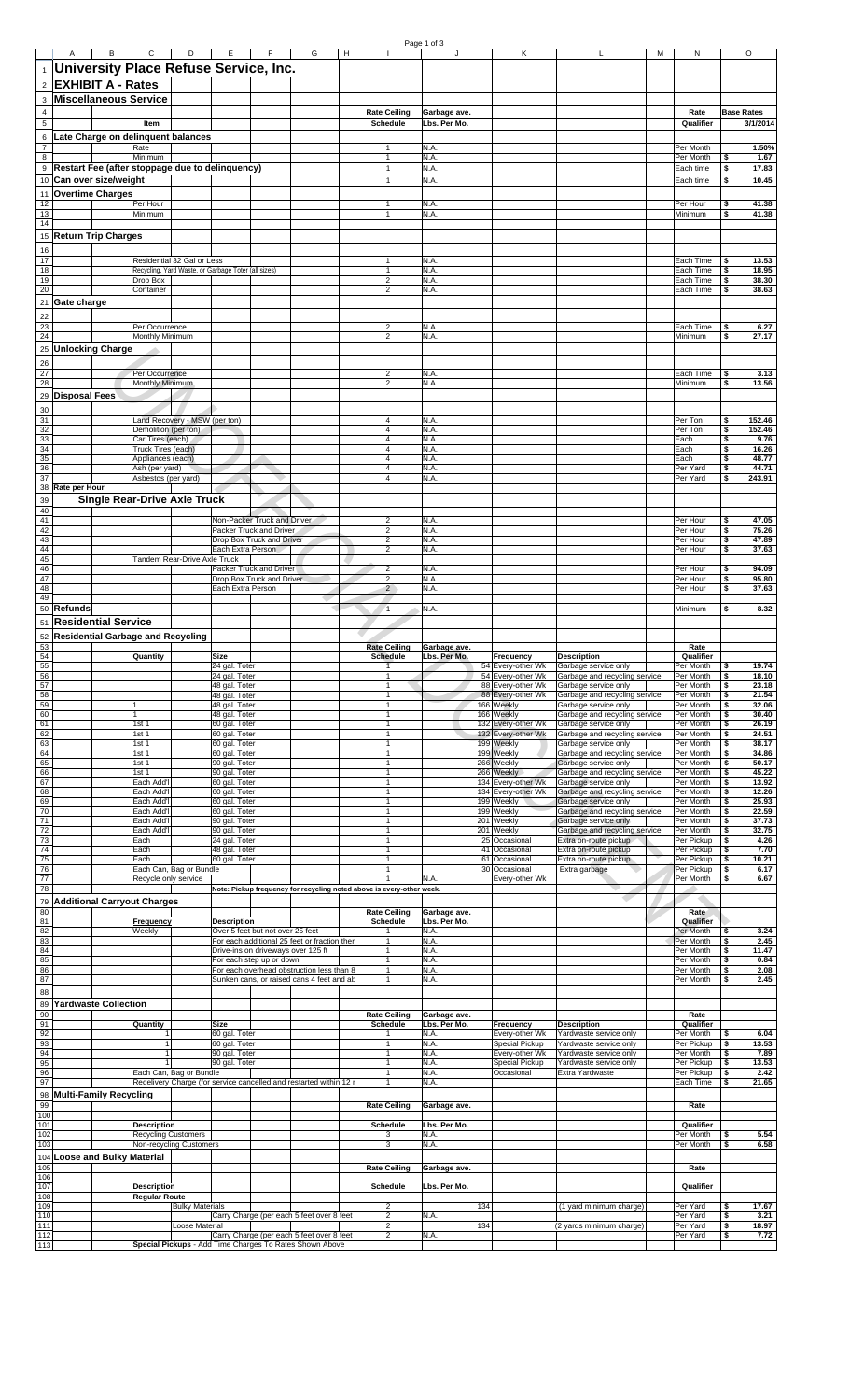| Commercial Service                                            |                                    |                  |                                                            |                         |                                                                 |                                  |                              |             |                          |                                              |                          |          |                 |
|---------------------------------------------------------------|------------------------------------|------------------|------------------------------------------------------------|-------------------------|-----------------------------------------------------------------|----------------------------------|------------------------------|-------------|--------------------------|----------------------------------------------|--------------------------|----------|-----------------|
| <b>Commercial Garbage Toters</b>                              |                                    |                  |                                                            |                         |                                                                 |                                  |                              |             |                          |                                              |                          |          |                 |
|                                                               |                                    |                  |                                                            |                         |                                                                 | <b>Rate Ceiling</b>              | Garbage ave.                 |             |                          |                                              | Rate                     |          |                 |
|                                                               | Quantity                           |                  | Size                                                       |                         |                                                                 | <b>Schedule</b>                  | Lbs. Per Mo.                 |             | Frequency                | <b>Description</b>                           | Qualifier                |          |                 |
|                                                               | 1st1                               |                  | 60 gal. Toter                                              |                         |                                                                 |                                  |                              |             | 132 Every-other Wk       | Garbage service only                         | Per Month                | \$       | 24.51           |
|                                                               | Each Add'l                         |                  | 60 gal. Toter                                              |                         |                                                                 | 1                                |                              |             | 132 Every-other Wk       | Garbage service only                         | Per Month                | \$       | 12.25           |
|                                                               |                                    |                  | 60 gal. Toter                                              |                         |                                                                 | 1                                |                              |             | 60 Special pickup        | Garbage service only                         | Per Pickup               | \$       | 20.22           |
|                                                               | 1st 1                              |                  | 60 gal. Toter                                              |                         |                                                                 | $\mathbf{1}$                     |                              |             | 199 Weekly               | Garbage service only                         | Per Month                | \$       | 34.86           |
|                                                               | Each Add'l                         |                  | 60 gal. Toter                                              |                         |                                                                 | $\overline{1}$                   |                              |             | 199 Weekly               | Garbage service only                         | Per Month                | \$       | 22.59           |
|                                                               | 1st 1                              |                  | 90 gal. Toter                                              |                         |                                                                 | $\mathbf{1}$                     |                              |             | 266 Weekly               | Garbage service only                         | Per Month                | \$       | 45.22           |
|                                                               | Each Add'l                         |                  | 90 gal. Toter<br>90 gal. Toter                             |                         |                                                                 | $\mathbf{1}$<br>$\mathbf{1}$     |                              | 266<br>90   | Weekly<br>Special pickup | Garbage service only<br>Garbage service only | Per Month<br>Per Pickup  | \$<br>\$ | 32.95<br>27.80  |
|                                                               |                                    |                  |                                                            | Each Can, Bag or Bundle |                                                                 |                                  |                              |             |                          |                                              |                          | \$       | 6.48            |
|                                                               |                                    |                  |                                                            |                         |                                                                 |                                  |                              |             |                          |                                              |                          |          |                 |
|                                                               |                                    |                  |                                                            |                         |                                                                 |                                  |                              |             |                          |                                              |                          |          |                 |
| <b>Additional Can And Toter Carryout Charges</b>              |                                    |                  |                                                            |                         |                                                                 | <b>Rate Ceiling</b>              |                              |             |                          |                                              | Rate                     |          |                 |
|                                                               | <b>Description</b>                 |                  |                                                            |                         |                                                                 | <b>Schedule</b>                  | Garbage ave.<br>Lbs. Per Mo. |             |                          |                                              | Qualifier                |          |                 |
|                                                               | Over 5 feet but not over 25 feet   |                  |                                                            |                         |                                                                 |                                  | N.A.                         |             |                          |                                              | Per Pickup               | \$       | 0.74            |
|                                                               |                                    |                  | For additional 25 feet or fraction thereof, add:           |                         |                                                                 | $\mathbf{1}$                     | N.A.                         |             |                          |                                              | Per Pickup               | \$       | 0.55            |
|                                                               | Drive-ins on driveways over 125 ft |                  |                                                            |                         |                                                                 | 1                                | N.A                          |             |                          |                                              | Per Pickup               | \$       | 2.63            |
|                                                               | For each step up or down           |                  |                                                            |                         |                                                                 | 1                                | N.A.                         |             |                          |                                              | Per Pickup               | \$       | 0.19            |
|                                                               |                                    |                  |                                                            |                         | For each overhead obstruction less than 8 feet from ground      | $\mathbf{1}$                     | N.A.                         |             |                          |                                              | Per Pickup               | \$       | 0.55            |
|                                                               |                                    |                  |                                                            |                         |                                                                 |                                  |                              |             |                          |                                              | Per Pickup               | \$       | 0.55            |
|                                                               |                                    |                  |                                                            |                         |                                                                 |                                  |                              |             |                          |                                              |                          |          |                 |
| <b>Container Service - Permanent Accounts (non-compacted)</b> |                                    |                  |                                                            |                         |                                                                 |                                  |                              |             |                          |                                              |                          |          |                 |
|                                                               |                                    |                  |                                                            |                         |                                                                 | <b>Rate Ceiling</b>              | Garbage ave.                 |             |                          |                                              | Rate                     |          |                 |
| <b>Container Size</b>                                         |                                    |                  | <b>Description</b>                                         |                         |                                                                 | Schedule                         | Lbs. Per Mo.                 |             |                          |                                              | Qualifier                |          |                 |
|                                                               |                                    | 1 Yd             | Special pickups                                            |                         |                                                                 | 2                                |                              | 134         |                          |                                              | Per Pickup               | \$       | 32.35           |
|                                                               |                                    |                  |                                                            |                         | 1 X Per Wk. Pickup (multiply Rate by # of pickups/              | $\overline{2}$                   |                              | 581         |                          |                                              | Per Month                | \$       | 106.28          |
|                                                               |                                    | 1.5 Yd           | Special pickups                                            |                         |                                                                 | $\overline{c}$                   |                              | 192         |                          |                                              | Per Pickup               | \$       | 42.83           |
|                                                               |                                    |                  |                                                            |                         | 1 X Per Wk. Pickup (multiply Rate by # of pickups/              | $\overline{2}$                   |                              | 832         |                          |                                              | Per Month                | \$       | 141.21          |
|                                                               |                                    | 2 Yd             | Special pickups                                            |                         | 1 X Per Wk. Pickup (multiply Rate by # of pickups/v             | $\overline{c}$<br>$\overline{c}$ |                              | 249<br>1079 |                          |                                              | Per Pickup<br>Per Month  | \$<br>\$ | 53.28<br>176.03 |
|                                                               |                                    | 3 Yd             | Special pickups                                            |                         |                                                                 | $\overline{\mathbf{c}}$          |                              | 363         |                          |                                              | Per Pickup               | \$       | 74.19           |
|                                                               |                                    |                  |                                                            |                         | 1 X Per Wk. Pickup (multiply Rate by # of pickups/              | $\mathbf 2$                      |                              | 1573        |                          |                                              | Per Month                | \$       | 245.62          |
|                                                               |                                    | 4 Yd             | Special pickups                                            |                         |                                                                 | 2                                |                              | 470         |                          |                                              | Per Pickup               | \$       | 94.88           |
|                                                               |                                    |                  |                                                            |                         | 1 X Per Wk. Pickup (multiply Rate by # of pickups/              | $\overline{2}$                   |                              | 2037        |                          |                                              | Per Month                | \$       | 314.37          |
|                                                               |                                    | 6 Yd             | Special pickups                                            |                         |                                                                 | $\overline{2}$                   |                              | 558         |                          |                                              | Per Pickup               | \$       | 135.43          |
|                                                               |                                    |                  |                                                            |                         | 1 X Per Wk. Pickup (multiply Rate by # of pickups/v             | $\overline{2}$                   |                              | 2418        |                          |                                              | Per Month                | \$       | 448.16          |
|                                                               |                                    |                  |                                                            |                         |                                                                 |                                  |                              |             |                          |                                              |                          |          |                 |
| <b>Container Service - Temporary Accounts (non-compacted)</b> |                                    |                  |                                                            |                         |                                                                 |                                  |                              |             |                          |                                              |                          |          |                 |
|                                                               |                                    |                  |                                                            |                         |                                                                 | <b>Rate Ceiling</b>              | Garbage ave.                 |             |                          |                                              | Rate                     |          |                 |
| <b>Container Size</b>                                         |                                    |                  | <b>Description</b>                                         |                         |                                                                 | <b>Schedule</b>                  | Lbs. Per P/U                 |             |                          |                                              | Qualifier                |          |                 |
|                                                               |                                    | <b>All Sizes</b> | <b>Initial Delivery</b>                                    |                         |                                                                 | $\overline{2}$                   | N.A.                         |             |                          |                                              | Per Delivery \$          |          | 42.59           |
|                                                               |                                    | 1 Yd             | Pickup Rate                                                |                         |                                                                 | $\overline{2}$                   |                              | 134         |                          |                                              | Per Pickup               | \$       | 24.52           |
|                                                               |                                    |                  | Daily Rate                                                 |                         |                                                                 | 2                                | N.A                          |             |                          |                                              | Per Day                  | \$       | 3.95            |
|                                                               |                                    |                  | Monthly Rate                                               |                         |                                                                 | $\overline{\mathbf{c}}$          | N.A.                         |             |                          |                                              | Per Month                | \$       | 79.03           |
|                                                               |                                    | 1.5 Yd           | Pickup Rate                                                |                         |                                                                 | $\overline{\mathbf{c}}$          |                              | 192         |                          |                                              | Per Pickup               | \$       | 32.59           |
|                                                               |                                    |                  | Daily Rate                                                 |                         |                                                                 | $\mathbf 2$                      | N.A                          |             |                          |                                              | Per Day                  | \$       | 3.95            |
|                                                               |                                    |                  | Monthly Rate                                               |                         |                                                                 | $\overline{2}$                   | N.A.                         |             |                          |                                              | Per Month                | \$       | 91.18           |
|                                                               |                                    | 2 Yd             | Pickup Rate                                                |                         |                                                                 | $\mathbf 2$                      |                              | 249         |                          |                                              | Per Pickup               | \$       | 40.60           |
|                                                               |                                    |                  | Daily Rate<br>Monthly Rate                                 |                         |                                                                 | $\overline{c}$<br>$\overline{2}$ | N.A.<br>N.A.                 |             |                          |                                              | Per Day<br>Per Month     | \$<br>\$ | 3.95<br>103.33  |
|                                                               |                                    | 3 Yd             | Pickup Rate                                                |                         |                                                                 | $\overline{\mathbf{c}}$          |                              | 363         |                          |                                              | Per Pickup               | \$       | 56.69           |
|                                                               |                                    |                  | Daily Rate                                                 |                         |                                                                 | $\overline{2}$                   | N.A.                         |             |                          |                                              | Per Day                  | \$       | 5.17            |
|                                                               |                                    |                  | Monthly Rate                                               |                         |                                                                 | $\overline{2}$                   | N.A.                         |             |                          |                                              | Per Month                | \$       | 115.50          |
|                                                               |                                    | 4 Yd             | Pickup Rate                                                |                         |                                                                 | 2                                |                              | 470         |                          |                                              | Per Pickup               | \$       | 72.57           |
|                                                               |                                    |                  | Daily Rate                                                 |                         |                                                                 | $\overline{2}$                   | N.A.                         |             |                          |                                              | Per Day                  | \$       | 6.38            |
|                                                               |                                    |                  | Monthly Rate                                               |                         |                                                                 | $\overline{2}$                   | N.A.                         |             |                          |                                              | Per Month                | \$       | 127.66          |
|                                                               |                                    | 6 yd             | Pickup Rate                                                |                         |                                                                 | $\overline{\mathbf{c}}$          |                              | 558         |                          |                                              | Per Pickup               | \$       | 103.44          |
|                                                               |                                    |                  | Daily Rate                                                 |                         |                                                                 | $\overline{c}$                   | N.A.                         |             |                          |                                              | Per Day                  | \$       | 7.59            |
|                                                               |                                    |                  | Monthly Rate                                               |                         |                                                                 | $\overline{2}$                   | N.A                          |             |                          |                                              | Per Month                | \$       | 139.80          |
| <b>Container Service - Customer Owned (compacted)</b>         |                                    |                  |                                                            |                         |                                                                 |                                  |                              |             |                          |                                              |                          |          |                 |
|                                                               |                                    |                  |                                                            |                         |                                                                 | <b>Rate Ceiling</b>              | Garbage ave.                 |             |                          |                                              | Rate                     |          |                 |
| <b>Container Size</b>                                         |                                    | 3 Yd             | <b>Description</b><br>Special pickups                      |                         |                                                                 | Schedule<br>2                    | Lbs. Per P/U                 | 970         |                          |                                              | Qualifier<br>Per Pickup  | \$       | 105.04          |
|                                                               |                                    |                  |                                                            |                         | 1 X Per Wk. Pickup (multiply Rate by # of                       | $\overline{2}$                   |                              | 4203        |                          |                                              | Per Month                | \$       | 454.81          |
|                                                               |                                    | 4 Yd             | Special pickups                                            |                         |                                                                 | 2                                |                              | 1294        |                          |                                              | Per Pickup               | \$       | 129.39          |
|                                                               |                                    |                  |                                                            |                         | 1 X Per Wk. Pickup (multiply Rate by # of                       | $\overline{2}$                   |                              | 5607        |                          |                                              | Per Month                | \$       | 560.37          |
|                                                               |                                    | 5 Yd             | Special pickups                                            |                         |                                                                 | $\overline{2}$                   |                              | 1617        |                          |                                              | Per Pickup               | \$       | 161.30          |
|                                                               |                                    |                  |                                                            |                         | 1 X Per Wk. Pickup (multiply Rate by # of                       | $\overline{\mathbf{c}}$          |                              | 7006        |                          |                                              | Per Month                | \$       | 698.43          |
|                                                               |                                    | 6 Yd             | Special pickups                                            |                         |                                                                 | $\overline{2}$                   |                              | 1773        |                          |                                              | Per Pickup               | \$       | 187.01          |
|                                                               |                                    |                  |                                                            |                         | 1 X Per Wk. Pickup (multiply Rate by # of                       | $\overline{2}$                   |                              | 7682        |                          |                                              | Per Month                | \$       | 809.81          |
| <b>Container Service - Miscellaneous</b>                      |                                    |                  |                                                            |                         |                                                                 |                                  |                              |             |                          |                                              |                          |          |                 |
|                                                               |                                    |                  |                                                            |                         |                                                                 | <b>Rate Ceiling</b>              | Garbage ave.                 |             |                          |                                              | Rate                     |          |                 |
|                                                               |                                    |                  |                                                            |                         |                                                                 |                                  |                              |             |                          |                                              |                          |          |                 |
|                                                               | <b>Description</b>                 |                  |                                                            |                         |                                                                 | Schedule                         | Lbs. Per Mo.                 |             |                          |                                              | Qualifier                |          |                 |
|                                                               |                                    |                  | Roll-out Charge (moving container each additional 20 feet) |                         | Roll-out Charge (moving container more than 5, but less than 20 | 2                                | N.A.                         |             |                          |                                              | Per Pickup<br>Per Pickup | \$       | 5.16<br>5.16    |
|                                                               | Excess Weight Charge               |                  |                                                            |                         |                                                                 | 2<br>$\overline{c}$              | N.A.<br>N.A.                 |             |                          |                                              | Per Pickup               | \$<br>\$ | 34.09           |
|                                                               |                                    |                  | Washing and Sanitizing Containers and Drop Boxes           |                         |                                                                 |                                  |                              |             |                          |                                              |                          |          |                 |
|                                                               | Washing                            |                  |                                                            |                         |                                                                 | $\overline{\mathbf{c}}$          | N.A.                         |             |                          |                                              | Per Yard                 | \$       | 4.40            |
|                                                               |                                    |                  |                                                            |                         |                                                                 | $\overline{c}$                   | N.A.                         |             |                          |                                              | Minimum                  | \$       | 29.30           |
|                                                               | <b>Steam Cleaning</b>              |                  |                                                            |                         |                                                                 | $\overline{2}$                   | N.A.                         |             |                          |                                              | Per Yard                 | \$       | 6.13            |
|                                                               |                                    |                  |                                                            |                         |                                                                 | $\overline{\mathbf{c}}$          | N.A.                         |             |                          |                                              | Minimum                  | \$       | 45.74           |
|                                                               | Pickup and redelivery charge       |                  |                                                            |                         |                                                                 | $\overline{2}$                   | N.A.                         |             |                          |                                              | Round Trip               | \$       | 44.76           |
|                                                               |                                    |                  |                                                            |                         |                                                                 |                                  |                              |             |                          |                                              |                          |          |                 |